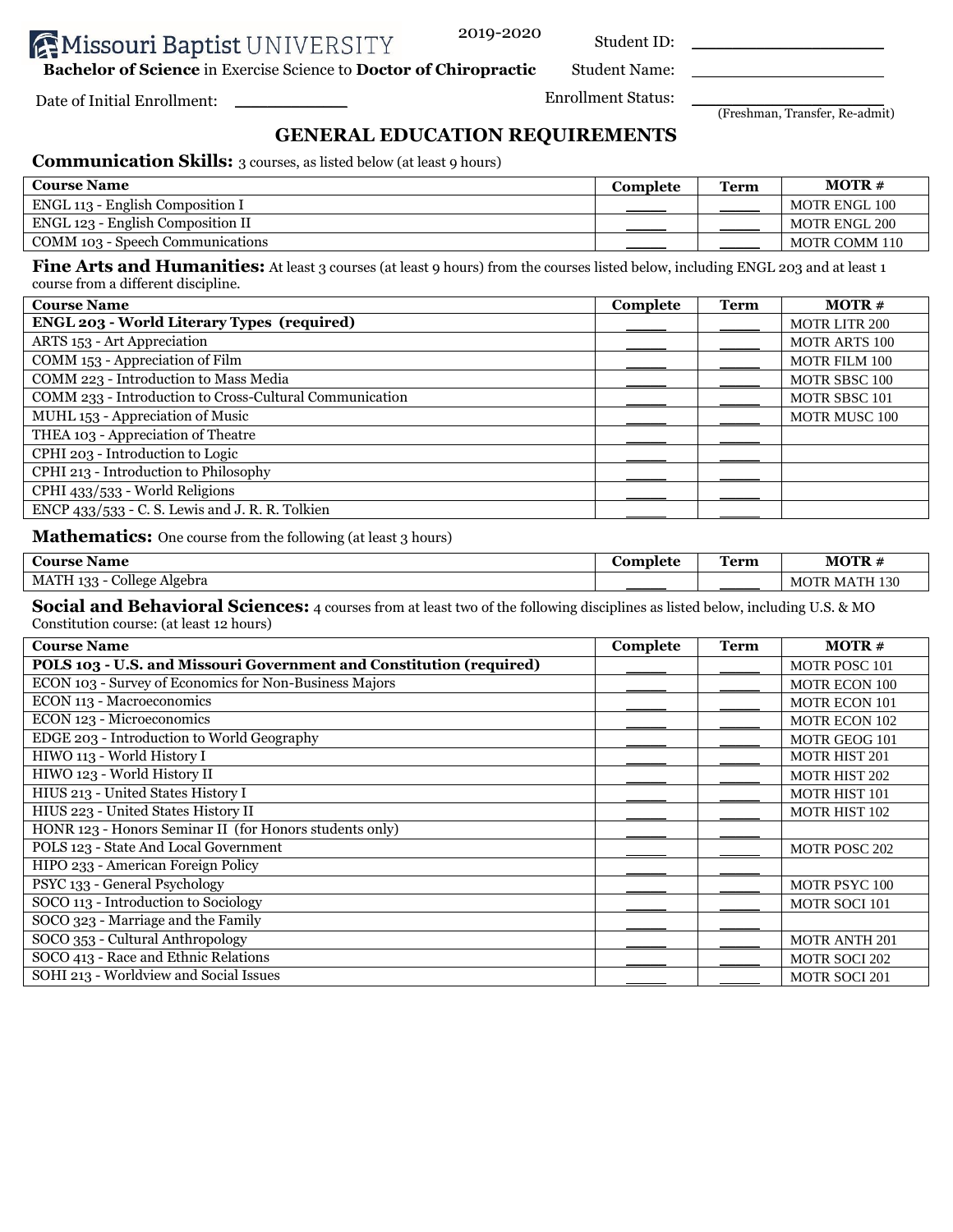# **DEGREE REQUIREMENTS**

**Humanities:** 2 courses, as listed below (6 hours)

| <b>Course Name</b>               | Complete | Term | Grade |
|----------------------------------|----------|------|-------|
| CBIB 113 - Old Testament History |          |      |       |
| CBIB 123 - New Testament History |          |      |       |

#### **Natural Sciences and Mathematics:** 1 course as listed below (3 hours)

| `Alipce<br>lama                                                                                                                              | mlete<br>$\sim$ $\sim$ | Tanm<br>гегии<br>_____ | Grade<br>- - - - |
|----------------------------------------------------------------------------------------------------------------------------------------------|------------------------|------------------------|------------------|
| $\sim$<br>MATH.<br><b>BEATHY</b><br>Sta:<br>110<br>atistics<br>v.<br>abuluty an<br>oba<br><i>. A</i> 9<br>n<br>$\overline{\phantom{a}}$<br>ு |                        |                        |                  |

### **Health and Sport Sciences:** 3 hours

| <b>Course Name</b>                | <b>Complete</b> | Term | Grade |
|-----------------------------------|-----------------|------|-------|
| Wellness<br>KHSC 333 - Health and |                 |      |       |

### **Technology and Information Literacy:** One course from the following (at least 3 hours)

| $\sim$                                                               | mlete، | <b>CONTINUES</b> | Grade |
|----------------------------------------------------------------------|--------|------------------|-------|
| <b>Course</b>                                                        | '      | a'anr            |       |
| <b>Name</b>                                                          | лл     | 1 сгип           |       |
| <b>BCIS</b><br>103<br>Sur <sup>-</sup><br>'omputıng<br>vev ot<br>. . |        |                  |       |

#### **Interdisciplinary Studies:** 2 courses (3-4 hours)

| <b>Course Name</b>                                                         | Complete | Term | Grade |
|----------------------------------------------------------------------------|----------|------|-------|
| IDST 101 - Collegiate Seminar* OR HONR 111 - Honors Seminar I**            |          |      |       |
|                                                                            |          |      |       |
| IDST 200 - Transfer Student Orientation (Transfer Students Only)           |          |      |       |
| <b>AND</b>                                                                 |          |      |       |
| IDST 403 - World Citizen OR HONR 413 - Honors Senior Seminar <sup>**</sup> |          |      |       |

\* Required for students entering MBU as freshman

\*\* For Honors Students Only

## **EXERCISE SCIENCE**

## **Major Requirements:**

#### **Exercise Science Courses:** (41 hours)

| <b>Course Name</b>                                                   | Complete | <b>Term</b> | Grade |
|----------------------------------------------------------------------|----------|-------------|-------|
| EXSC 113 - Introduction to Exercise Science                          |          |             |       |
| EXSC 233 – Care and Prevention of Athletic Injuries and Illnesses    |          |             |       |
| EXSC 313 - Exercise Physiology I                                     |          |             |       |
| EXSC $323 + 321$ – Exercise Physiology II with Laboratory            |          |             |       |
| $EXSC$ 343 – Motor Learning and Control                              |          |             |       |
| EXSC 363 - Adapted Physical Activity                                 |          |             |       |
| EXSC 403 - Exercise Psychology                                       |          |             |       |
| EXSC $413 + 411$ – Exercise Testing and Prescription with Laboratory |          |             |       |
| $EXSC$ 433 – Biomechanics                                            |          |             |       |
| EXSC 443 - Exercise Physiology Laboratory Experience                 |          |             |       |
| EXSC $453/553$ – Fitness Management*                                 |          |             |       |
| EXSC 463 Senior Seminar                                              |          |             |       |
| EXSC $483/583$ – Principles of Human Performance*                    |          |             |       |

\*May need 1 hour of elective to fulfill the 90 hour minimum from MBU.

Students will complete an application to Logan six months to a year in advance of their desired entrance date and will complete all required application procedures thereafter in a timely manner, including submission of a professional reference, a chiropractor's letter of recommendation, and a satisfactory interview. Students applying to Logan's doctorate program under a 3+3 Program Agreement will qualify for their application fee to be waived.

Students who earn less than a 3.0 GPA, but at least a 2.75 or higher, and satisfy core competencies described in the Council on Chiropractic Education's *Doctor of Chiropractic Program Requirements for Institutional Standards*, may be eligible for admission to Logan at the discretion of the Executive Director of Admissions, and will receive appropriate consideration in the standard admission process for having completed the MBU Pre-Chiropractic Program. Such student will not receive assurance of a seat reserved for students earning a 3.0 or higher GPA and will be assessed under and alternative admission track.